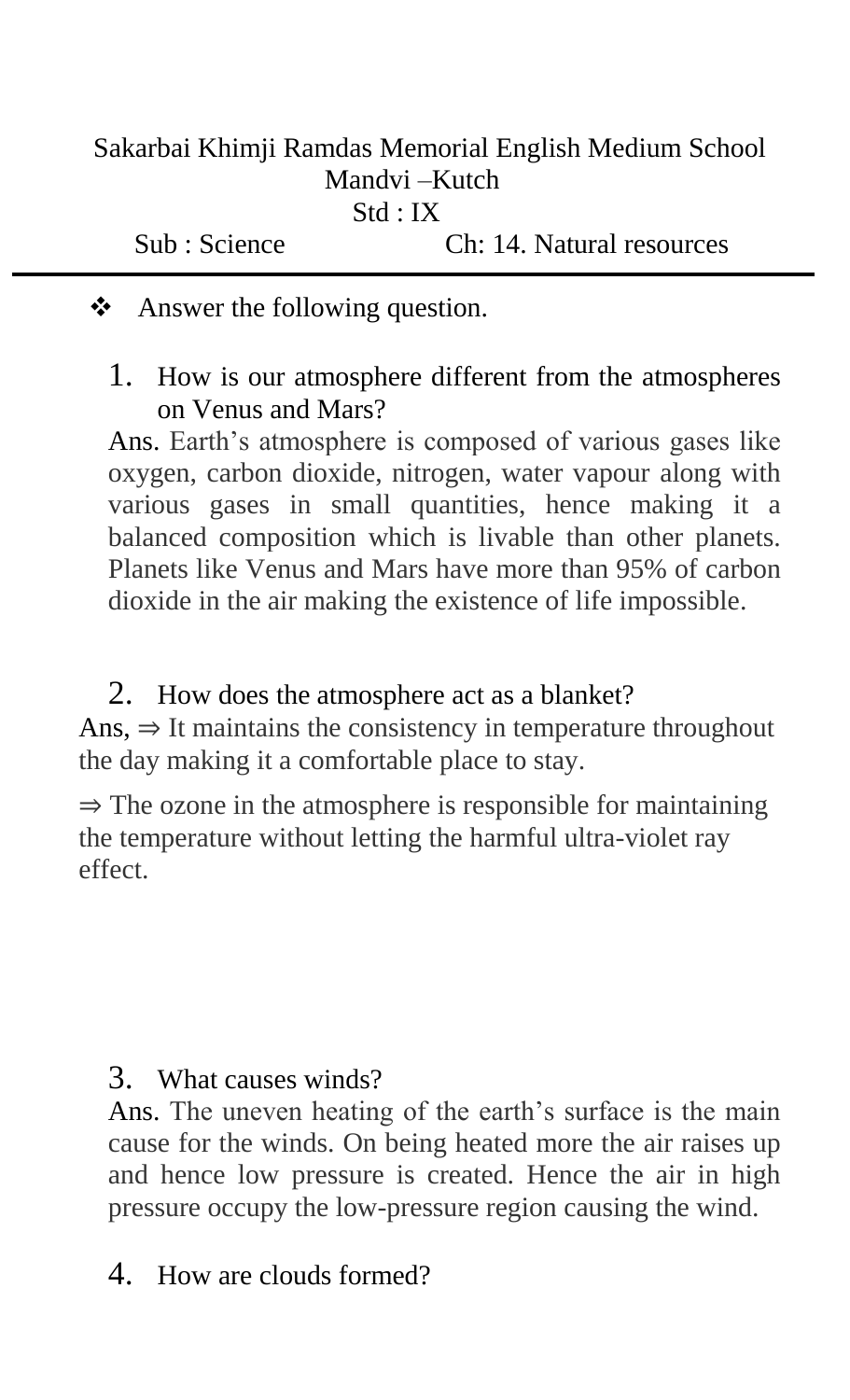Ans. During the day time in the presence of sunlight water from sources like well, lake, pond, sea, river and various other sources get evaporated and this water vapour rises up with the hot air. At a particular height, the air cools and the water vapour condenses to form minute droplets to form clouds.

## 5. List any three human activities that you think would lead to air pollution.

Ans. ⇒ Burning of fuels like petroleum, kerosene, and coal in the atmosphere

 $\Rightarrow$  The smoke released from manufacturing industries

 $\Rightarrow$  Smoke from vehicles

## 6. Why do organisms need water?

Ans. Organisms need water for

⇒ Every cellular process need water

⇒ Photosynthesis in plants

⇒ Transportation of substances in the body takes place through water by dissolving the contents in water.

⇒ Required minerals are transported in Terrestrial animals through water and even to eliminate waste from the body water is used.

7. What is the major source of fresh water in the city/town/village where you live?

Ans.  $\Rightarrow$  Rainfall

- ⇒ Underground water from wells
- ⇒ Water sources like pond, river, and lake

⇒ Snowfall